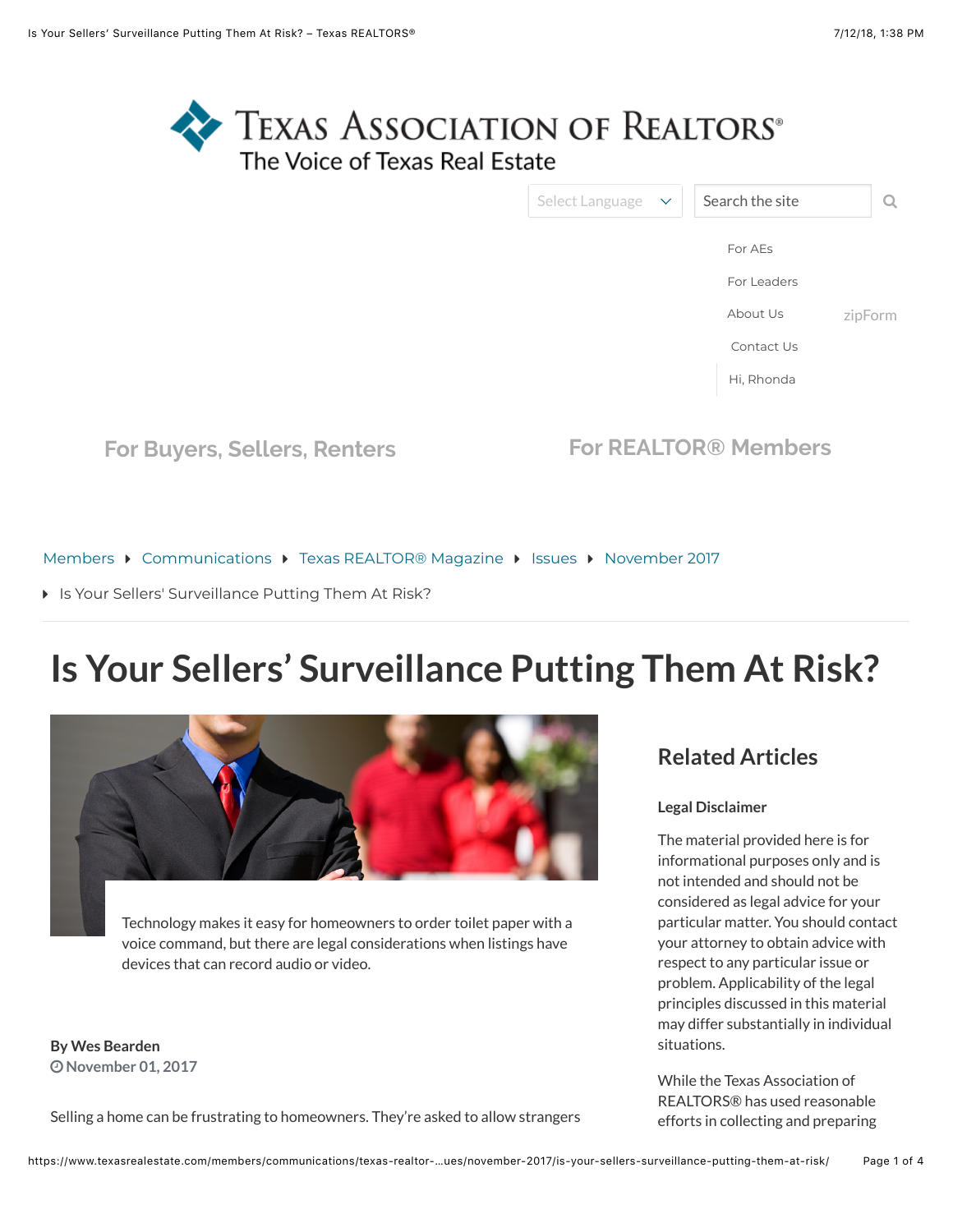into their home. They may never receive feedback and are left to wonder, "Why didn't that last buyer bite?" What do anxious sellers do? They get an extra set of ears. Many homeowners have installed security cameras and smart-home devices. These installations can be an ultra high-tech security system or a simple baby monitor, and they all can be abused. A number of notable cases have emerged where sellers listened to a potential buyer's showing. Sometimes it's to gain advantage in negotiations, while other times it's simply to better stage the property. So, can a seller covertly record or monitor a buyer's showing?

## **The rules in Texas**

Both the Federal Electronic Communications Privacy Act (ECPA) and Section 16.02 of the Texas Penal Code prohibit audio recordings without the consent of at least one individual who is part of the conversation. The Texas rule, commonly referred to as the one-party rule, requires at least one party to consent to recording conversations. What that rule allows is any individual to covertly-and legally-record his own conversations with a broker, neighbor, or other party. Whenever you speak, it's best to follow the old saying: Say what you mean and mean what you say. The other person in the conversation may be recording everyone.

**If a seller is not present and participating in the showing, he cannot** \$**record audio … even if the conversation happens inside the seller's home.**

#### **Why a seller cannot record audio of a showing**

Texas law does not allow audio recording or audio monitoring of conversations that you are not a part of. If the seller is not present and participating in the showing, he cannot record it. Even though the conversation happens inside a seller's home, he is prohibited from recording any conversations that he is not a part of.

# **But what about video?**

Many homes today have security cameras installed that record video. Some have audio recording, similar to a baby monitor, and some without. The ECPA docs not prohibit video recording. In fact, silent video-like from security cameras-is generally allowed as long as it isn't in an area where an individual would have a reasonable expectation of privacy. For instance, silent bathroom video recording is not allowed. But silent video recording of the foyer, kid's playroom, exterior of a home, and a garage arc likely permitted.

## **Is your listing breaking the law?**

Most professional alarm and security cam-era installers are familiar with the law. Normally, they install video

#### **Help your buyers be smart about surveillance**

- Don't discuss confidential negotiations within a home.
- Be careful about overenthusiasm of particular

before it is relied upon.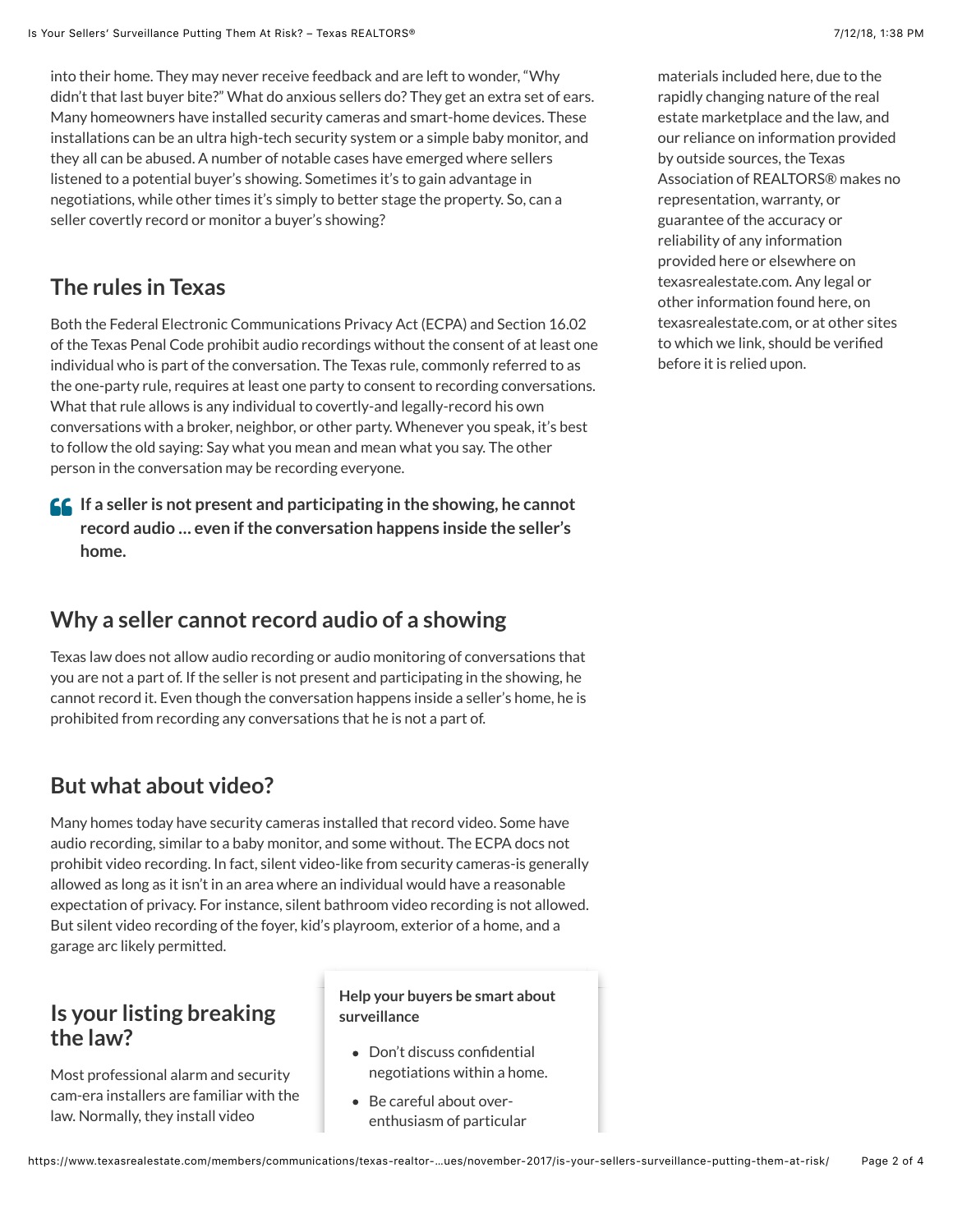cameras with-out audio and arc leery to place inside cam-eras in any location other than a foyer. However, when your seller is a do-it-yourselfer, you may want to ask questions. Have sellers tell you what the system will record. If audio is recorded, the seller may have a problem. If it is silent video, have sellers show you where the cameras are located. Make sure they aren't video recording in a private area, such as a bathroom. Courts have traditionally upheld individual privacy rights over the property rights in a residential home. Consider limiting the use of cameras to the exterior of the residence. Violating state and federal recording laws can involve criminal penalties.

ln addition, Texas, like many states, recognizes several types of common law invasion of privacy claims. At its essence, invasion of privacy protects a person against unreasonable intrusion upon his seclusion, solitude, or private

features in a residence.

- Realize that most video recordings are legal. You and your client's body language and gestures sometimes tell more than you think.
- If talking on the telephone, make sure that the owner's neighbors can't overhear your conversations. Neighbors are often nosier than the owner.
- If you are really worried that someone is playing unfair, turn on a faucet. The audio tones from running water create white noise that masks voice tones and makes it difficult for microphones to do their job.

Don't be too paranoid. Be security smart, but don't let it ruin your real purpose to be at the house.

affairs. Even though recording may be in the seller's house, courts have found that a visiting party can have a valid claim when the homeowner overreaches.

Illegal recording is a felony offense in Texas, and anyone who has been recorded in violation of the law can bring a civil suit to recover \$10,000 for each occurrence, actual damages in excess of\$10,000, punitive damages, attorney's fees, and court costs.

Help your sellers avoid criminal or civil liability by encouraging them to concentrate on feedback given with consent and leave the mics and hidden cameras out.

**[50](javascript:void(0);)**<br>Shares <sub>50</sub>

**Wes Bearden** is an attorney and CEO of Bearden Investigative Agency with offices in Dallas, Houston, Fort Worth, and New Orleans.

[For Buyers, Sellers, Renters](https://www.texasrealestate.com/) [For REALTOR® Members](https://www.texasrealestate.com/members)

[%](https://www.facebook.com/TexasRealtors) [&](http://www.twitter.com/TXRealtors) ['](http://www.linkedin.com/groups?gid=1094017) [\(](http://www.youtube.com/TexasRealtors) [\)](https://www.instagram.com/txrealtors/) [\\*](https://www.texasrealestate.com/feed/) 1

[About Us](https://www.texasrealestate.com/about-us/) [Contact Us](https://www.texasrealestate.com/about-us/who-we-are/contact-us/) zipForm